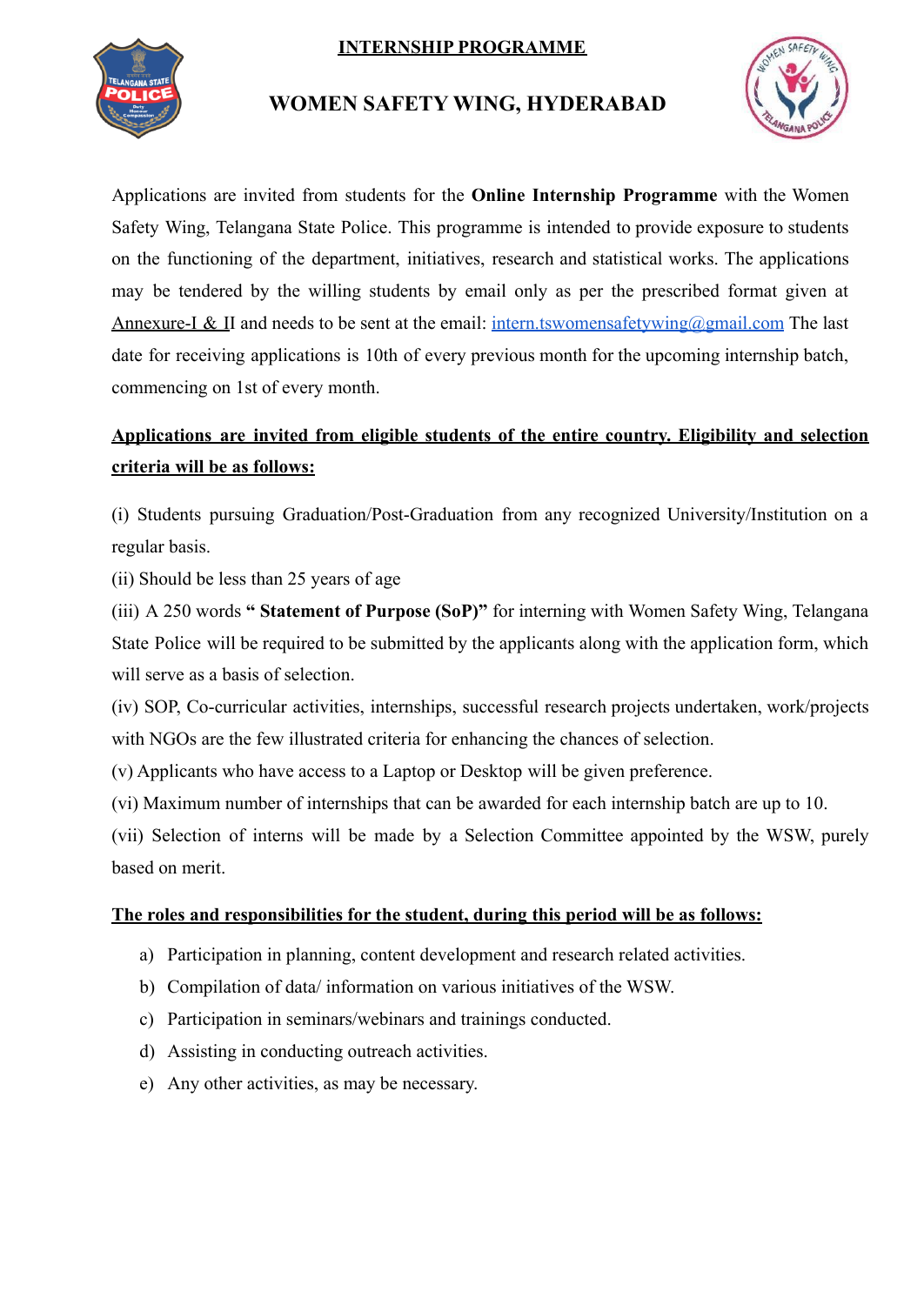#### **Certification:**

Internship Certificate will be provided to students on successful completion of the Internship for the said period on terms such as submission/presentation of paper/reports for the work done, assigned by the Department during the said period. Please note that this internship is unpaid and will not entail any remunerations.

#### **Furnishing undertaking & adhering to strict confidentiality:**

- a) All unpublished information obtained during the course of internship is subject to non-disclosure and every intern upon selection shall furnish a declaration of confidentiality.
- b) Furnishing Letter of Recommendation of the Institution where the student is enrolled for academic pursuit.
- c) Undertaking giving right to the Department to cancel the internship for non-performance during internship period as may be deemed/observed.

Interested students may apply by email at: [intern.tswomensafetywing@gmail.com](mailto:intern.tswomensafetywing@gmail.com) for internship. For any further details/queries, following officer may be contacted:

> Sriharshitha Chada Content Developer & Legal Assistant Women Safety Wing, Telangana State Police Lakdikapool, Hyderabad - 500004 Email: [intern.tswomensafetywing@gmail.com](mailto:intern.tswomensafetywing@gmail.com)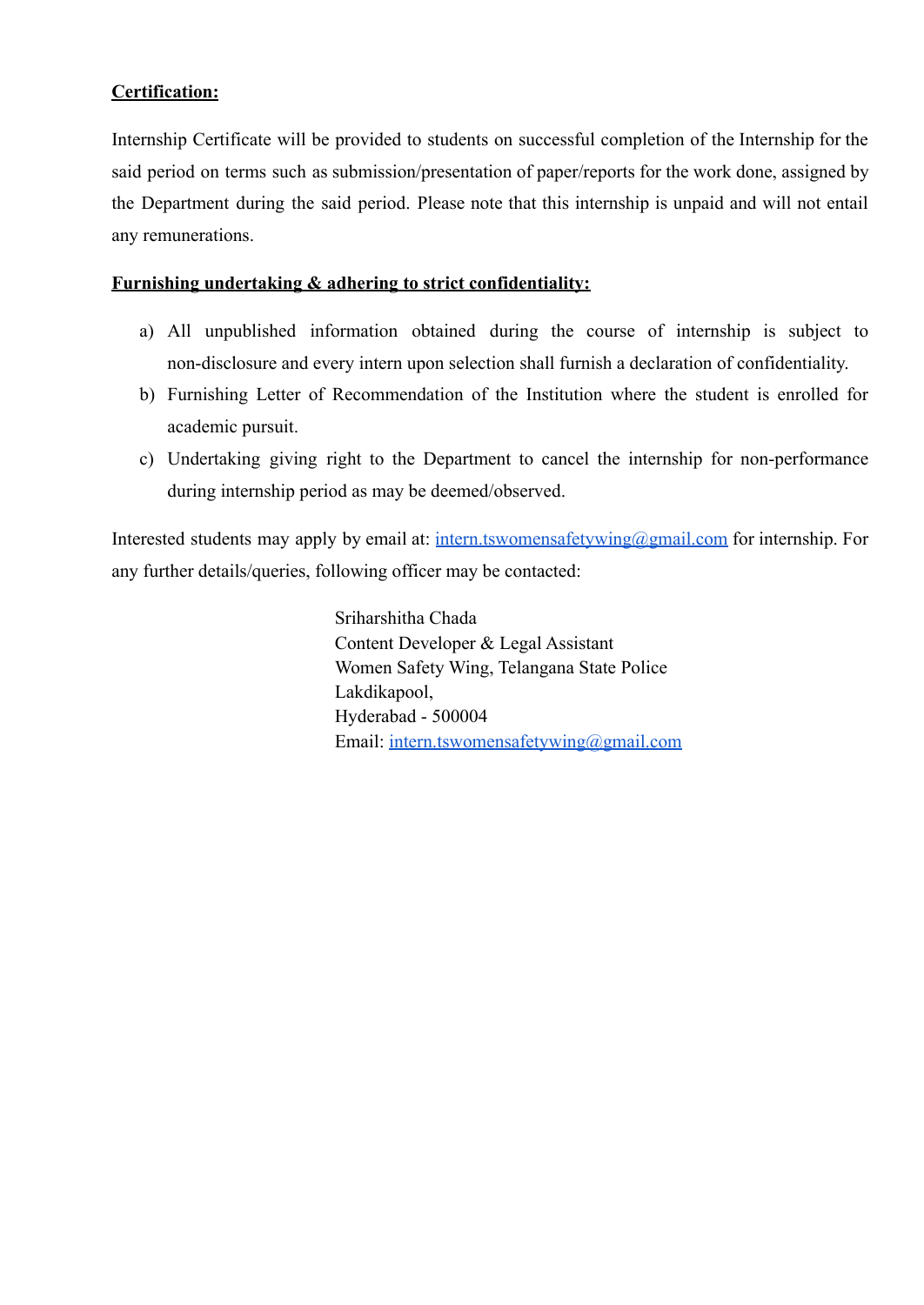

**Annexure - I**

## **APPLICATION FOR THE ONLINE INTERNSHIP PROGRAMME**

### **TO BE FILLED BY THE APPLICANT**

*(Incomplete applications are liable to be rejected)*

| Name of the Applicant                                                                                                                                                                                     |                |                            |      |                                    |
|-----------------------------------------------------------------------------------------------------------------------------------------------------------------------------------------------------------|----------------|----------------------------|------|------------------------------------|
| <b>Father/ Mother Name</b>                                                                                                                                                                                |                |                            |      |                                    |
| Date of Birth                                                                                                                                                                                             |                |                            |      |                                    |
| <b>Educational Qualifications</b>                                                                                                                                                                         |                |                            |      |                                    |
|                                                                                                                                                                                                           | School/College | Course                     | Year | Percentage/<br><b>CGPA</b> Secured |
|                                                                                                                                                                                                           |                | 10th Grade                 |      |                                    |
|                                                                                                                                                                                                           |                | 12th/<br>Intermediate      |      |                                    |
|                                                                                                                                                                                                           |                | Graduation                 |      |                                    |
|                                                                                                                                                                                                           |                | Post Graduation,<br>If any |      |                                    |
| <b>Residential Address for</b><br>Communication<br>(Please provide Mobile No &<br>Email ID also)                                                                                                          |                |                            |      |                                    |
| <b>Details of Present</b><br><b>College/Institute/University</b>                                                                                                                                          |                |                            |      |                                    |
| <b>Preferred Duration of</b><br>Internship<br>(Internship is normally for a period<br>of one month commencing on 1st<br>working day of the month and<br>extendable upto 3 months based on<br>performance) |                |                            |      |                                    |
| <b>Co- Curricular</b><br><b>Achievements/Activities</b>                                                                                                                                                   |                |                            |      |                                    |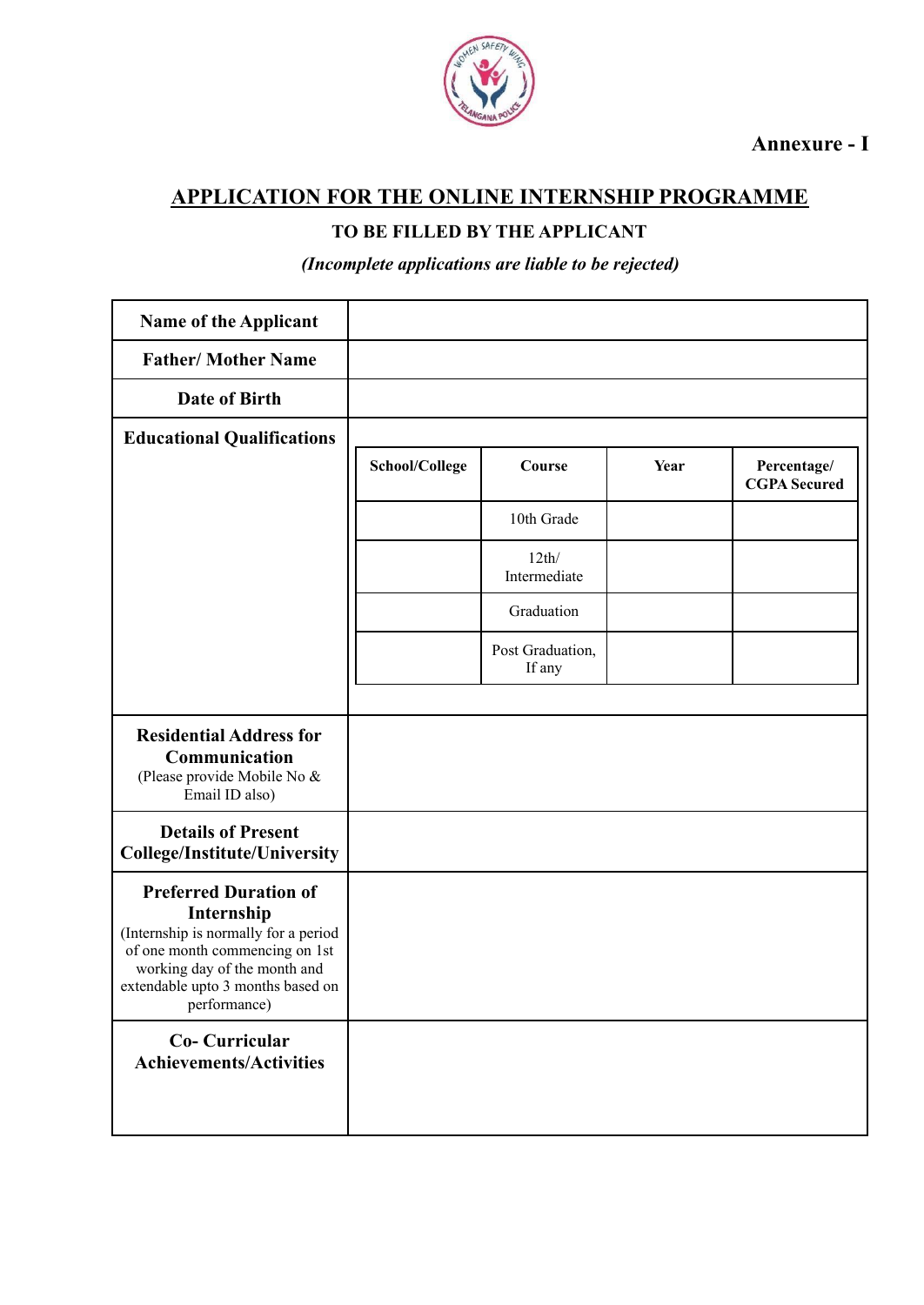| <b>Previous Internship</b><br><b>Experience</b><br>(Kindly mention limit to three best<br>Internships)                                                                                                                                                                                          |  |
|-------------------------------------------------------------------------------------------------------------------------------------------------------------------------------------------------------------------------------------------------------------------------------------------------|--|
| <b>Research/Publications</b>                                                                                                                                                                                                                                                                    |  |
| <b>Statement of Purpose</b><br>(Minimum 250 words)<br>Kindly mention your area of<br>interest also:<br>(Research and<br>Documentation/Article<br>Writing/Marketing for Social<br>Media/Movie Making/<br>Animation/Data Analytics &<br>Report Preparation/Conducting<br>Surveys/Any other areas) |  |
| Any other details                                                                                                                                                                                                                                                                               |  |

**Place:**

**Dated:**

**Signature of the Applicant**